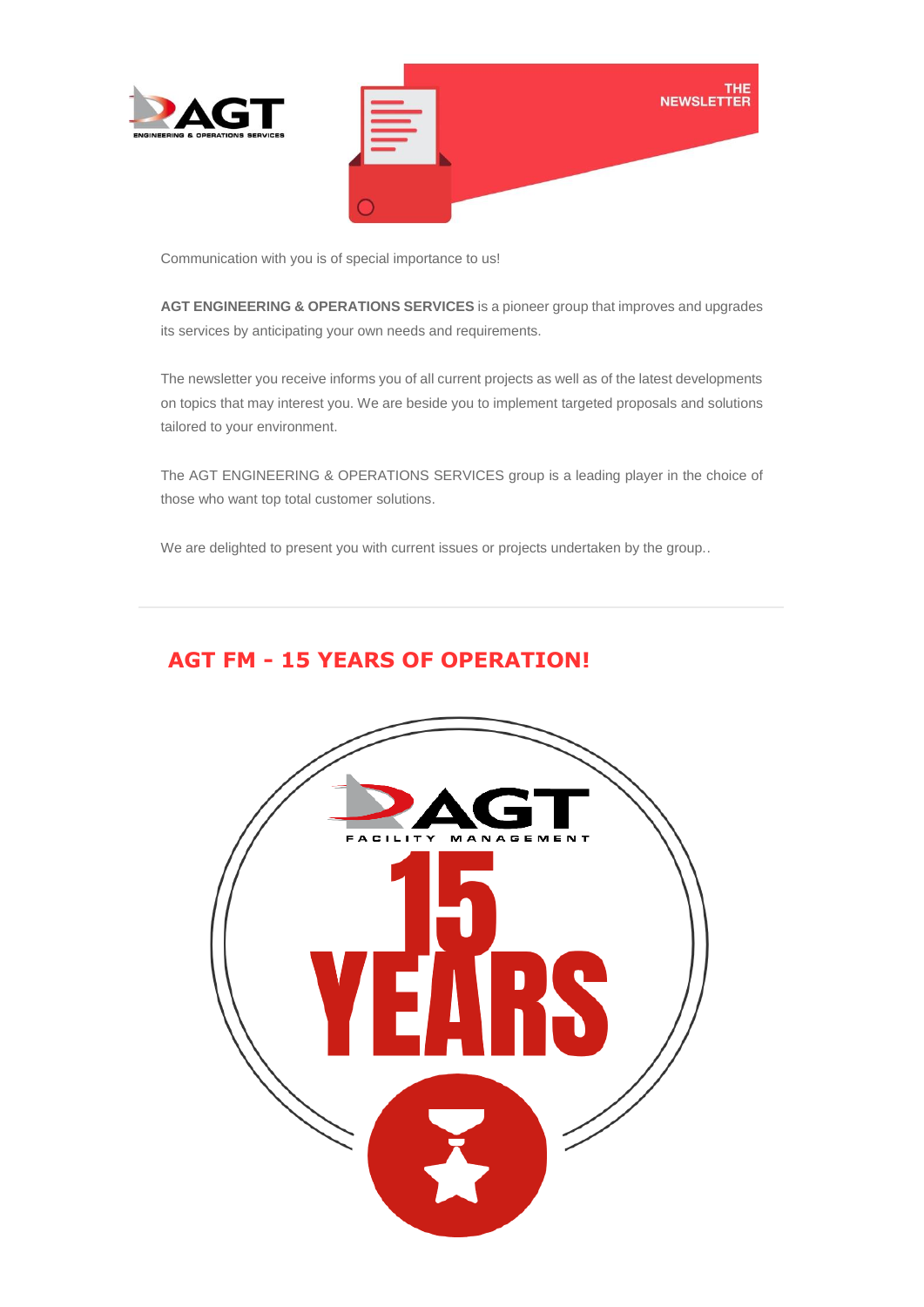## AGT Facility Management's 15th anniversary!

.

Recognizing early on the high potential of th[e Facility Management](https://www.agtgroup.gr/ypiresies/facilities-management/) sector in the world market, AGT decided to introduce these services in Greece in 2004. Transferring the knowledge of a facility from its experience in construction, it begins to provide contract maintenance services. With a customercentric philosophy and aim to always provide innovative and quality services, it recognizes the need for businesses to have a partner next to them that can provide immediate and complete solutions. It integrates [hard](http://https/www.agtgroup.gr/ypiresies/facilities-management/hard-services/) [& soft](https://www.agtgroup.gr/ypiresies/facilities-management/soft-services/) services, as well as [compliance services](https://www.agtgroup.gr/ypiresies/facilities-management/compliance-services/) [& third parties activities](https://www.agtgroup.gr/ypiresies/facilities-management/3rd-parties-activities/) into a single package. Designs and implements innovative models aimed at the one-stop shop choice that meets all the needs of an organization, while trained executives adapt them to the needs of each client, delivering upgrade in profit, cost, resources and productivity aspect to the business.



## **"BRAND WITH HISTORY" AWARD FOR AGT**

AGT was honored at this year's eclectic **[Brands with History 2](https://www.ecali-club.gr/el/events/brands-history-volume-2)** ceremony of Ecali Club on September 17 at the Club's premises, as a timeless Brand that has made its mark in the Greek market, taking a leading position in the field. . This award is an important recognition of its longstanding successful track record and unquestionable expertise. The know-how, the methodical approach, the constant partnerships and the expertise of the people of the company are key features that guarantee the success of AGT in the future. These were some of the values that set it apart as a brand with a vision, high goals and contribution to the Greek market and society. We would like to thank Ecali Club for the honor and the excellent organization, as well as those who honored us with our presence.